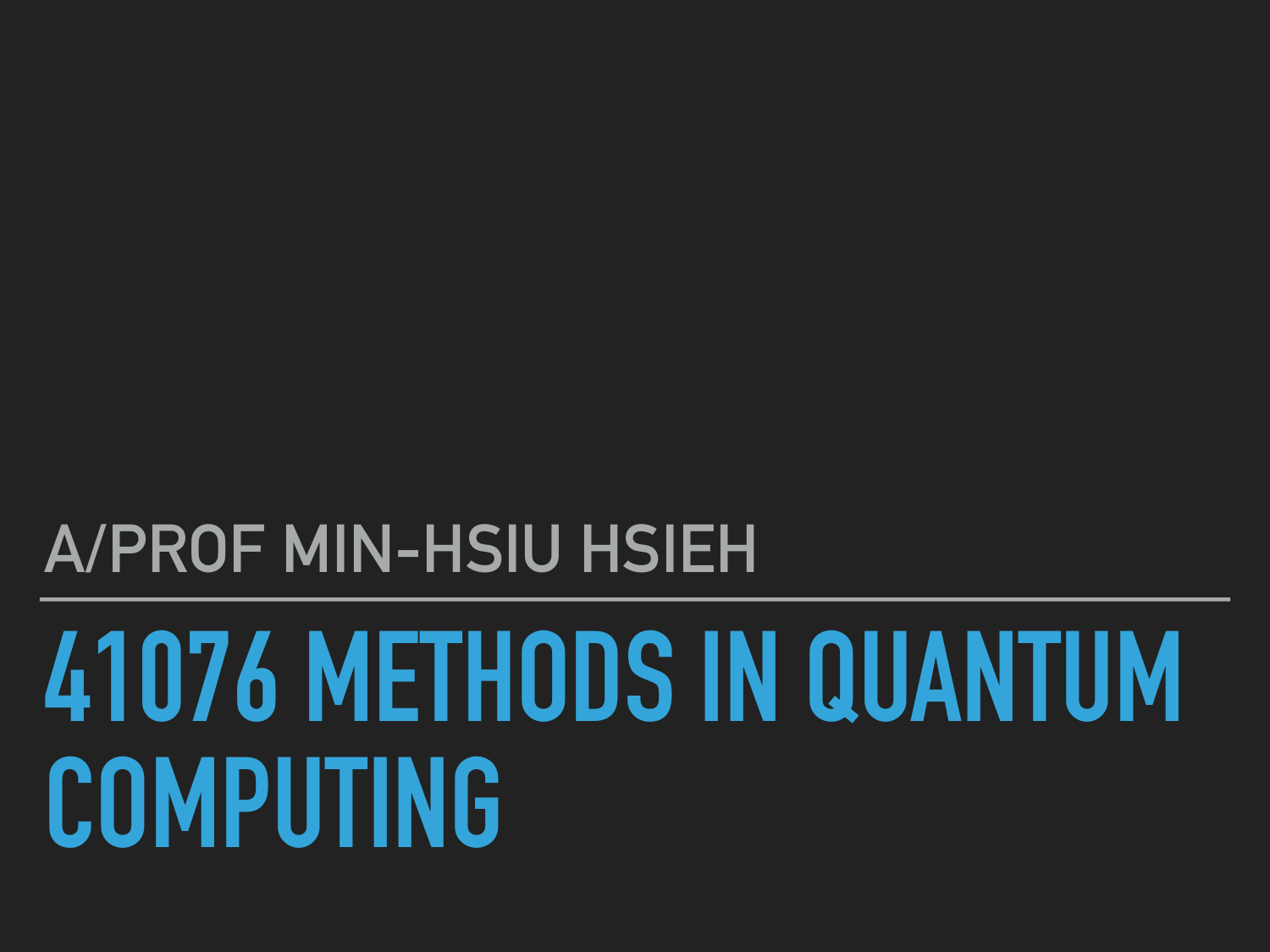### **LINEAR ALGEBRA IN DIRAC NOTATION**

- ▸ Outline
	- ▶ Dirac Notation
	- ▸ Matrix Functions
	- ▸ Tensor Product
	- ▶ Trace and Partial Trace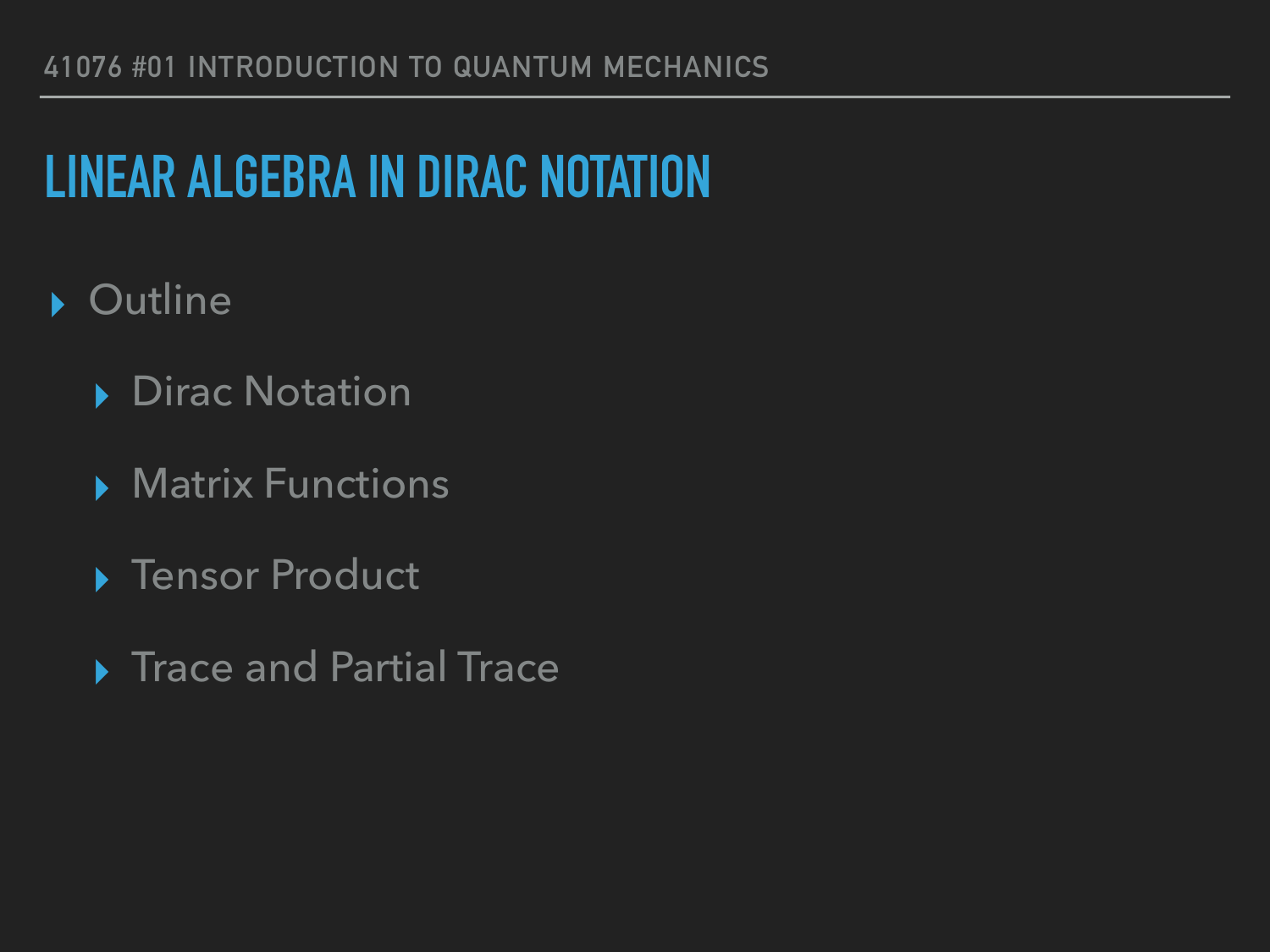### **DIRAC NOTATION - BRAKET**

### ℋ : d-dim Hilbert Space

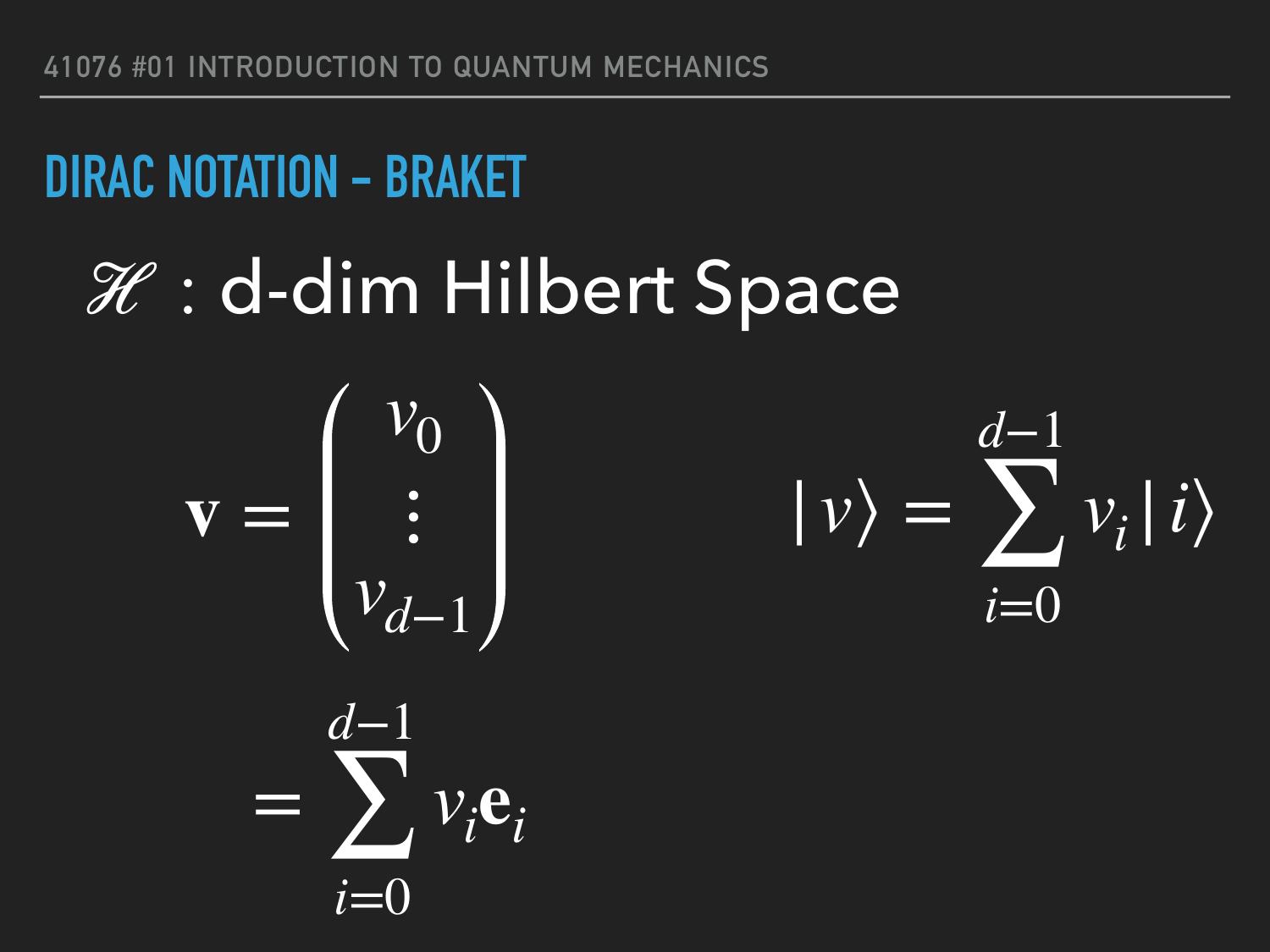#### **DIRAC NOTATION - BRAKET**

$$
|\nu\rangle = \sum_{i=0}^{d-1} \nu_i |i\rangle
$$

 $\langle v | = | v \rangle^{\dagger}$ 

 $= (v_0^*, \dots, v_d^*)$ *d*−1 )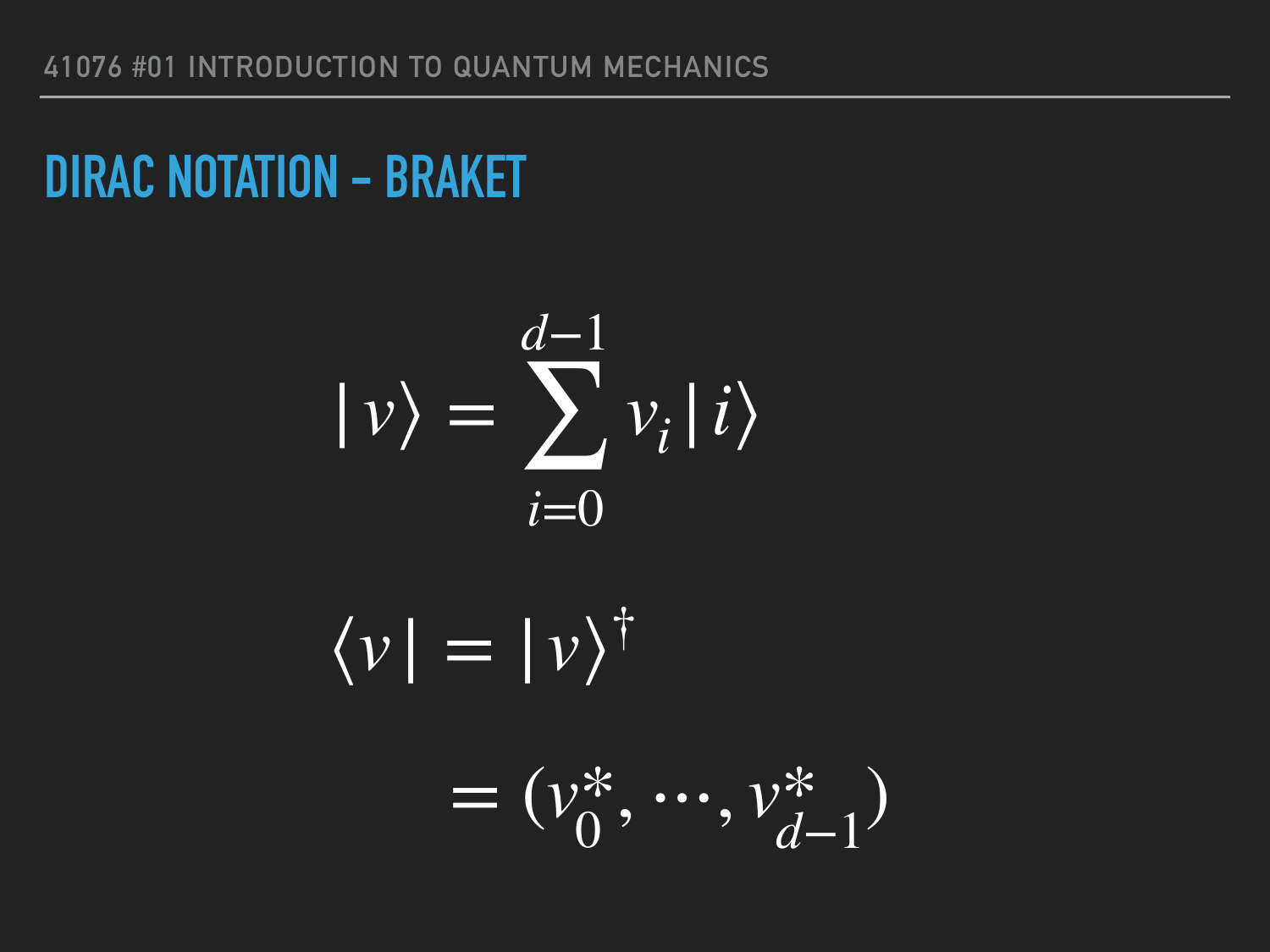### **DIRAC NOTATION - BRAKET**

### Inner Product: **v** ⋅ **u** = **u**†



#### Outer Product:  $| \mathbf{v} \rangle \langle \mathbf{u} | =$ *d*−1 ∑ *i*=0 *u*\* *<sup>j</sup> vi*|*i*⟩⟨*j*|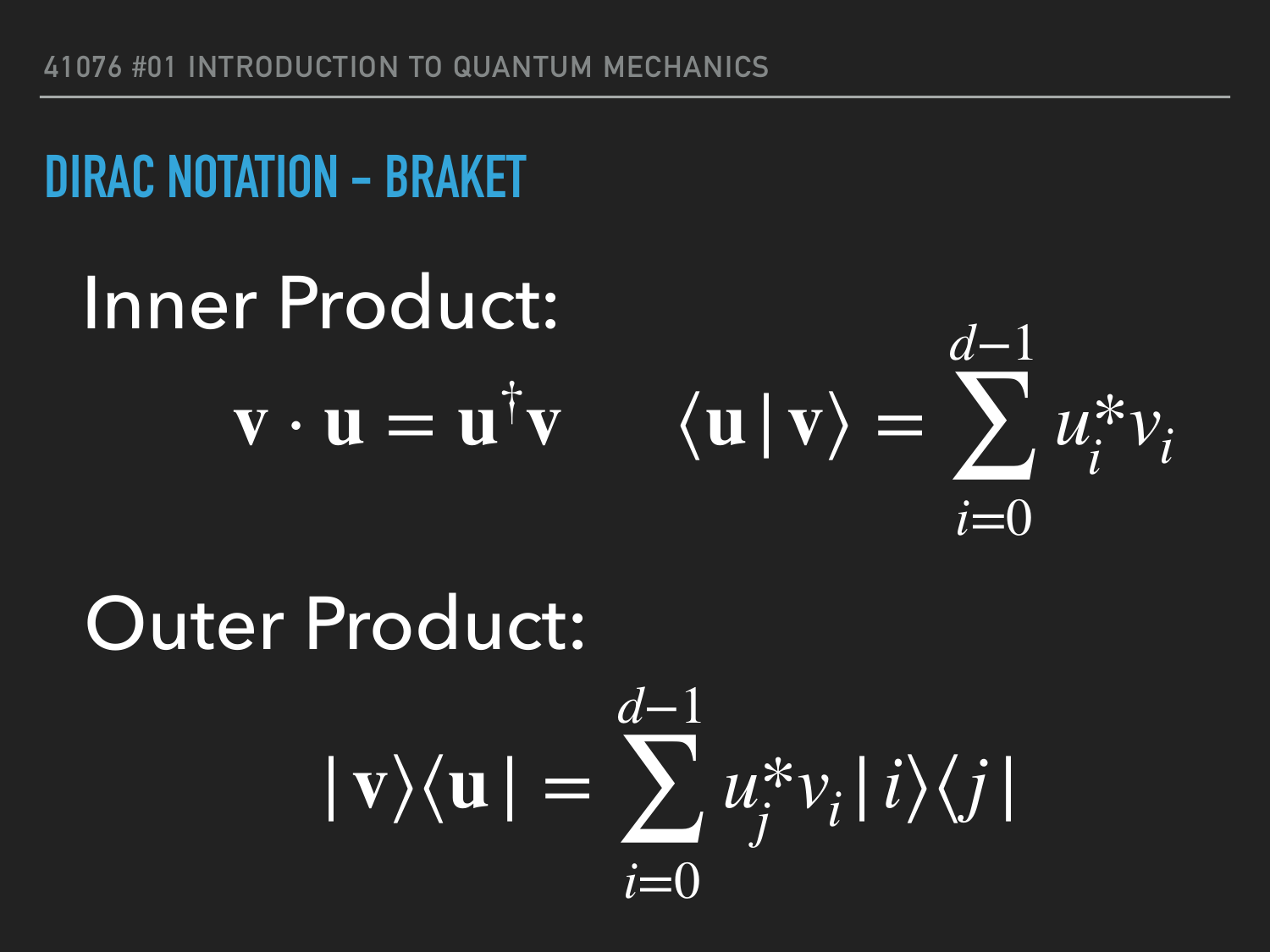### **DIRAC NOTATION - LINEAR OPERATOR**

 $\mathscr{L}(\mathscr{H}) = \{L : \mathscr{H} \to \mathscr{H}\}$ 

 $L = \sum_{i,j} L_{i,j} |i\rangle\langle j|$ *i*,*j*  $L_{i,j} = \langle i | L | j \rangle$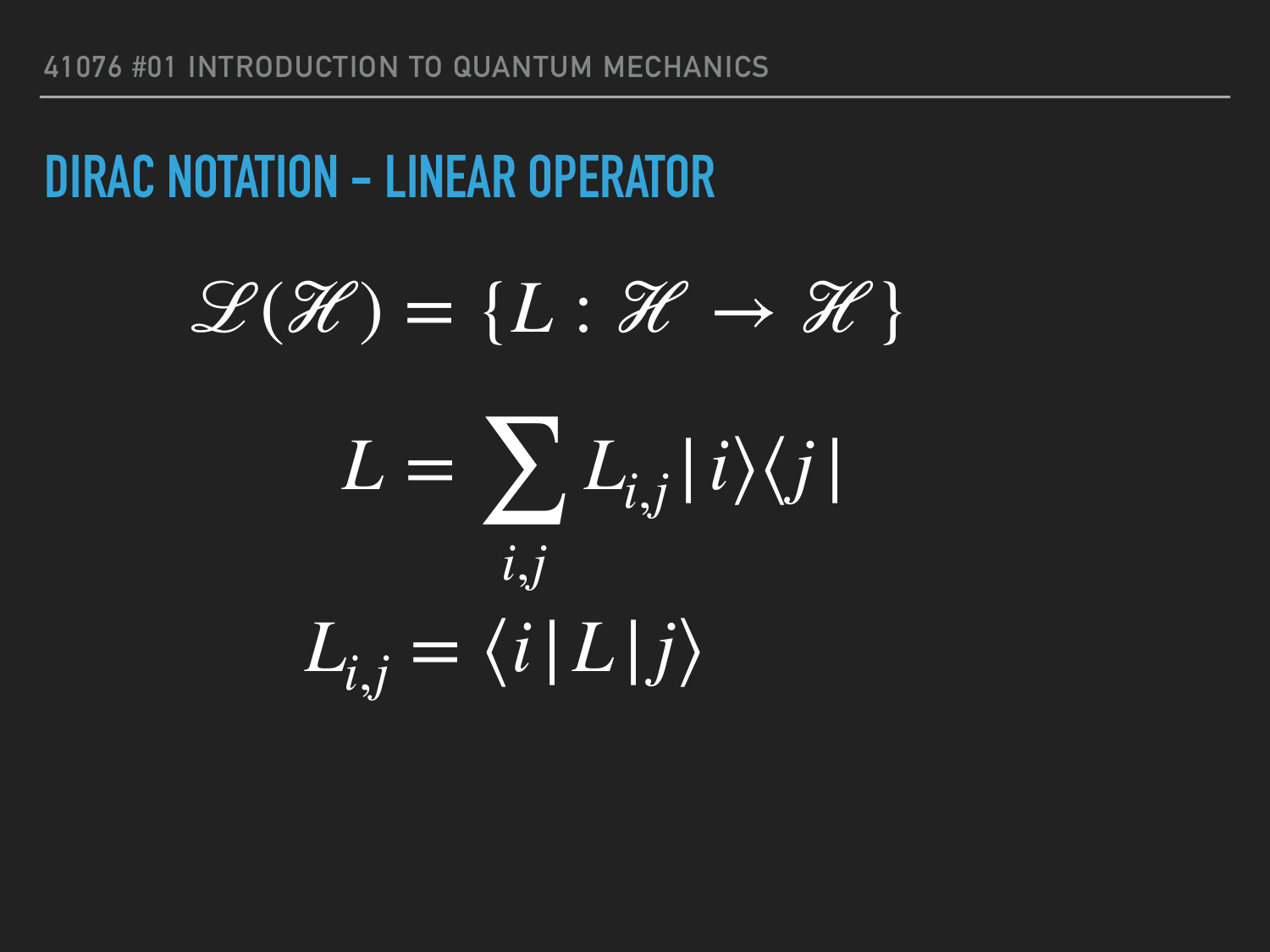### **DIRAC NOTATION - HERMITIAN AND POSITIVE OPERATORS**

### $H \in \mathscr{L}(\mathscr{H})$  is Hermitian if  $H = H^{\dagger}$

$$
H = \sum_{i} \lambda_i | \nu_i \rangle \langle \nu_i |
$$

 $P \in \mathscr{L}(\mathscr{H})$  is positive if  $\langle v | P | v \rangle \geq 0$  $\mathscr{L}(\mathscr{H})_{+} = \{P : P \geq 0\}$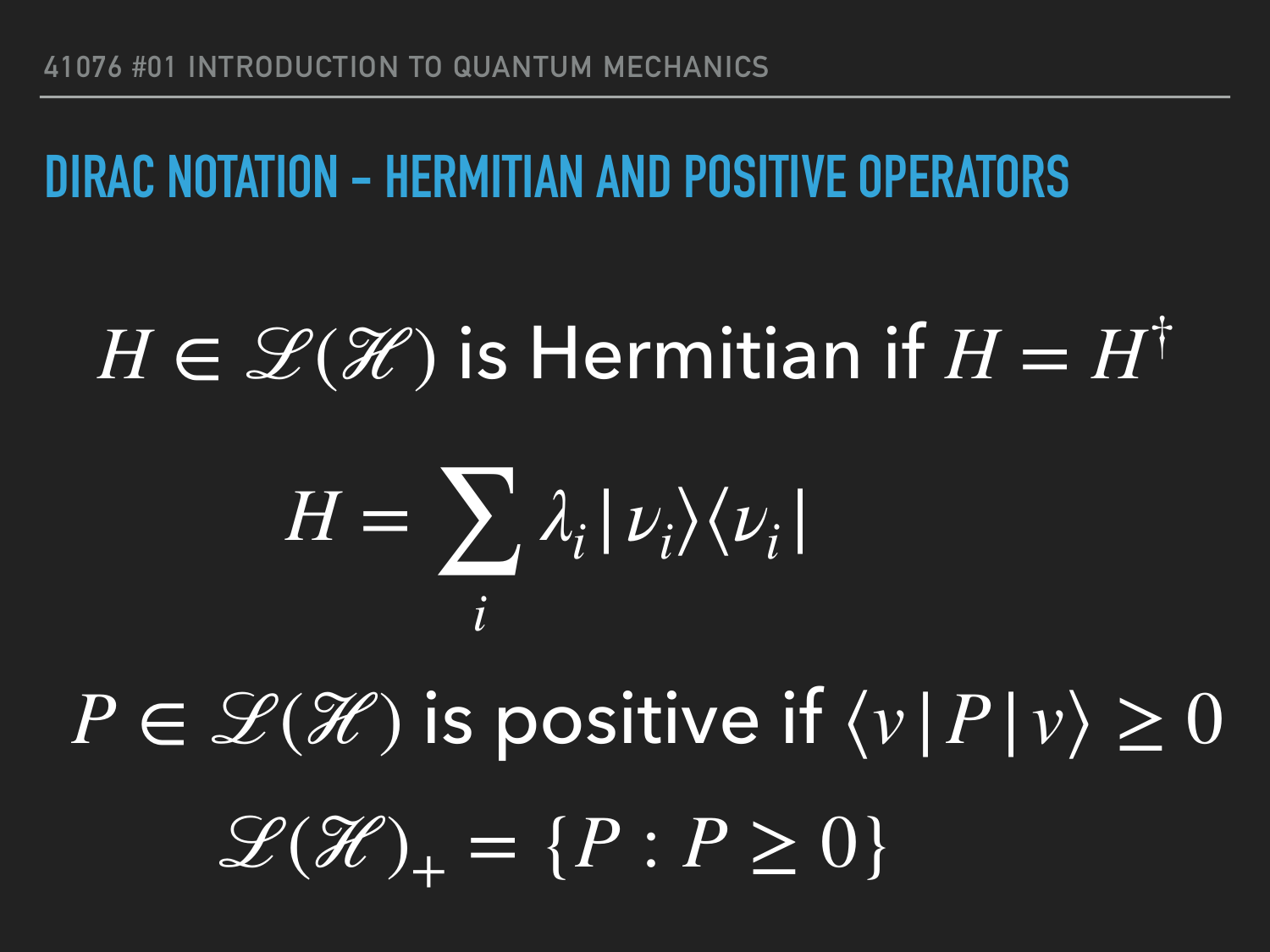### **MATRIX FUNCTION**

## For any *f* : ℝ → ℝ, and *H* Hermitian  $f(H) = \sum_{i} f(\lambda_i) | \nu_i \rangle \langle \nu_i |$ *i*  $H = \sum \lambda_i | \nu_i \rangle \langle \nu_i |$ *i*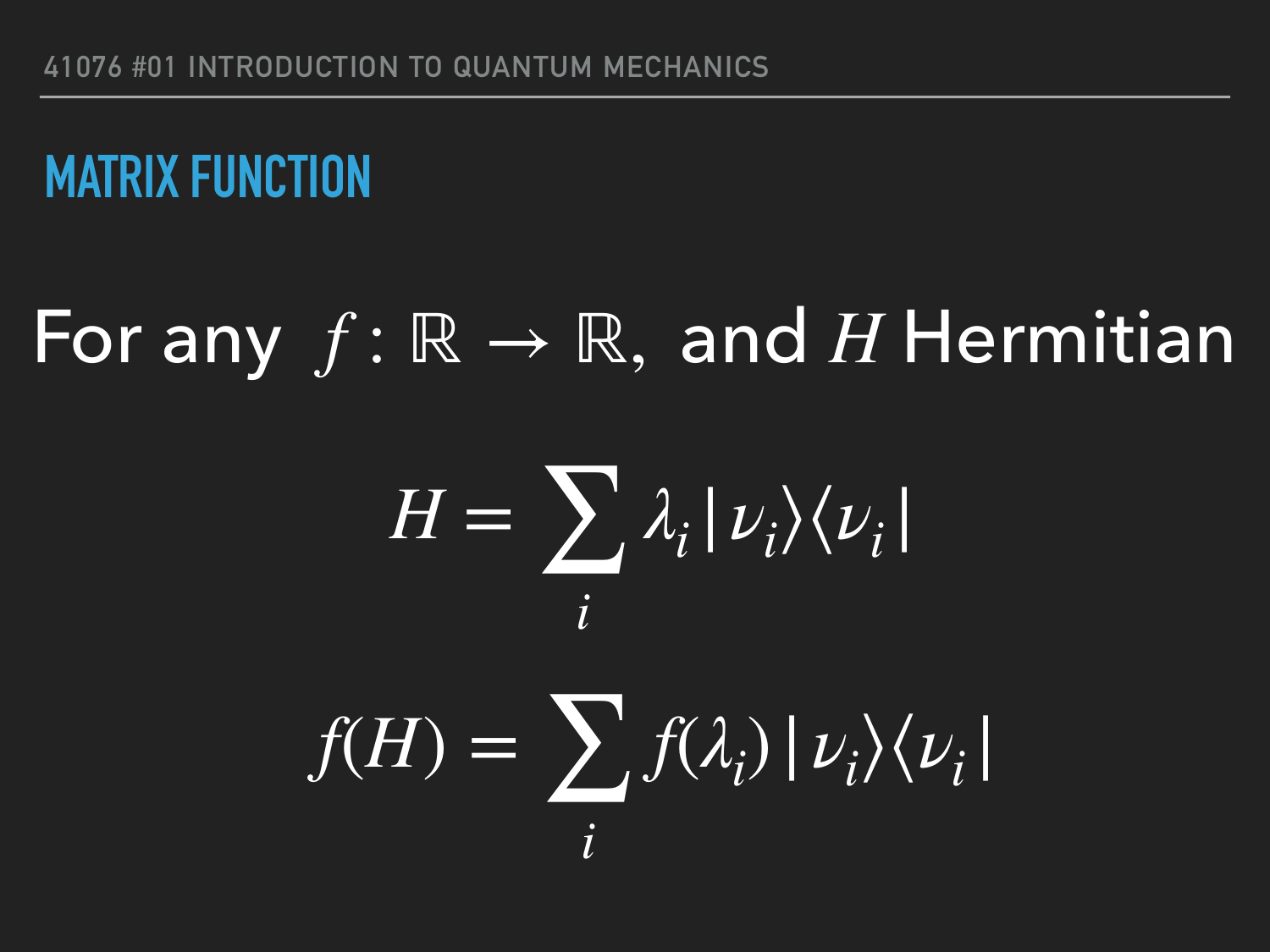### **MATRIX FUNCTION**

### Convexity:  $f((1 - p)A + pB) \le (1 - p)f(A) + pf(B)$

### Monotone:

 $A \geq B \Rightarrow f(A) \geq f(B)$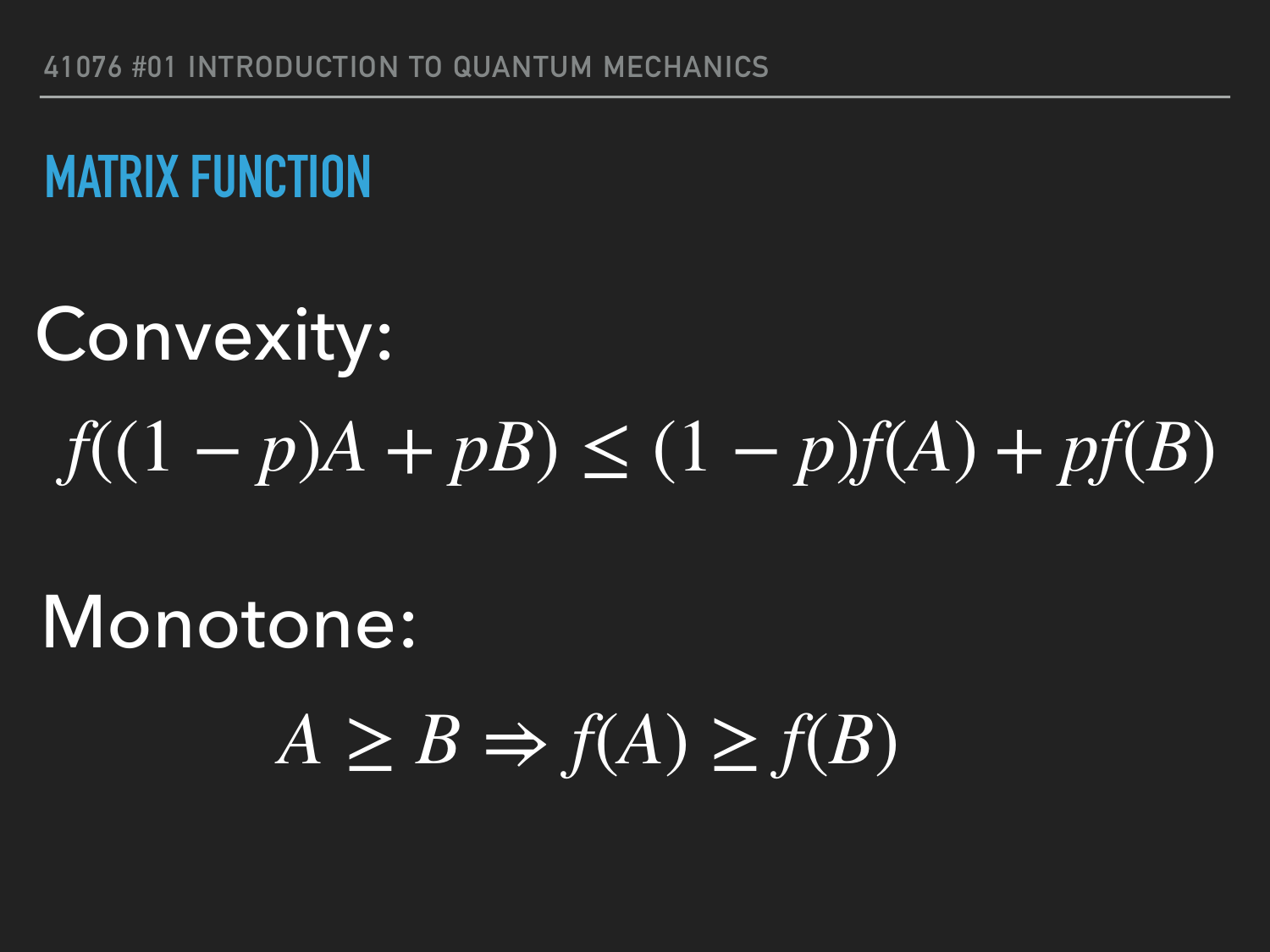### **TENSOR PRODUCT**



$$
|v\rangle_A \otimes |u\rangle_B = \sum_{i=0}^{d_A-1} \sum_{j=0}^{d_B-1} v_i u_j |i\rangle_A \otimes |j\rangle_B
$$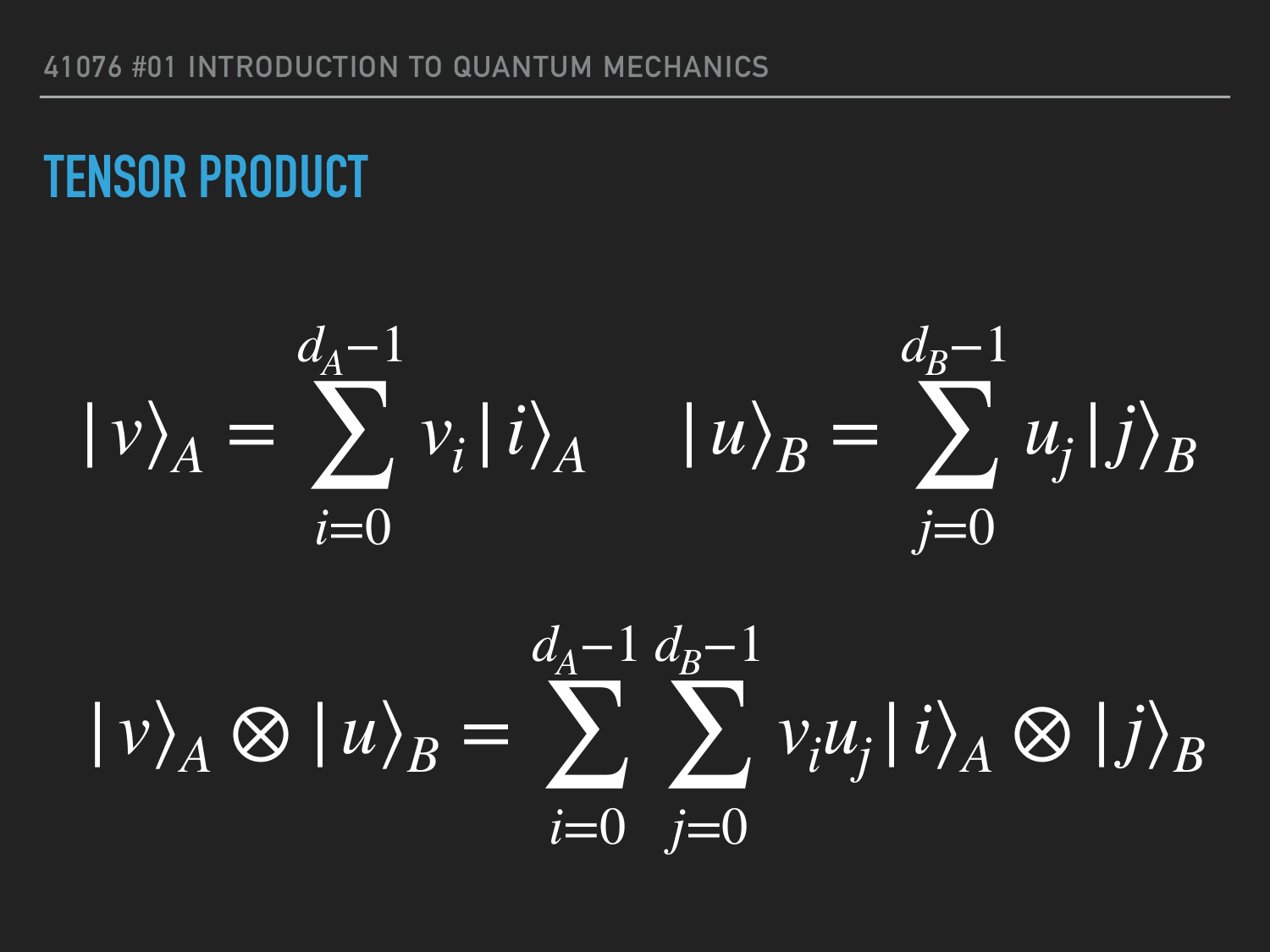### **TENSOR PRODUCT**

$$
L = \sum_{i,j=0}^{d_A-1} L_{i,j} |i\rangle\langle j| \qquad M = \sum_{k,\ell=0}^{d_B-1} M_{k,\ell} |k\rangle\langle \ell|
$$

$$
L \otimes M = \sum_{i,j=0}^{d_A-1} \sum_{k,\ell=0}^{d_B-1} L_{i,j} M_{k,\ell} |i\rangle\langle j|_A \otimes |k\rangle\langle\ell|_B
$$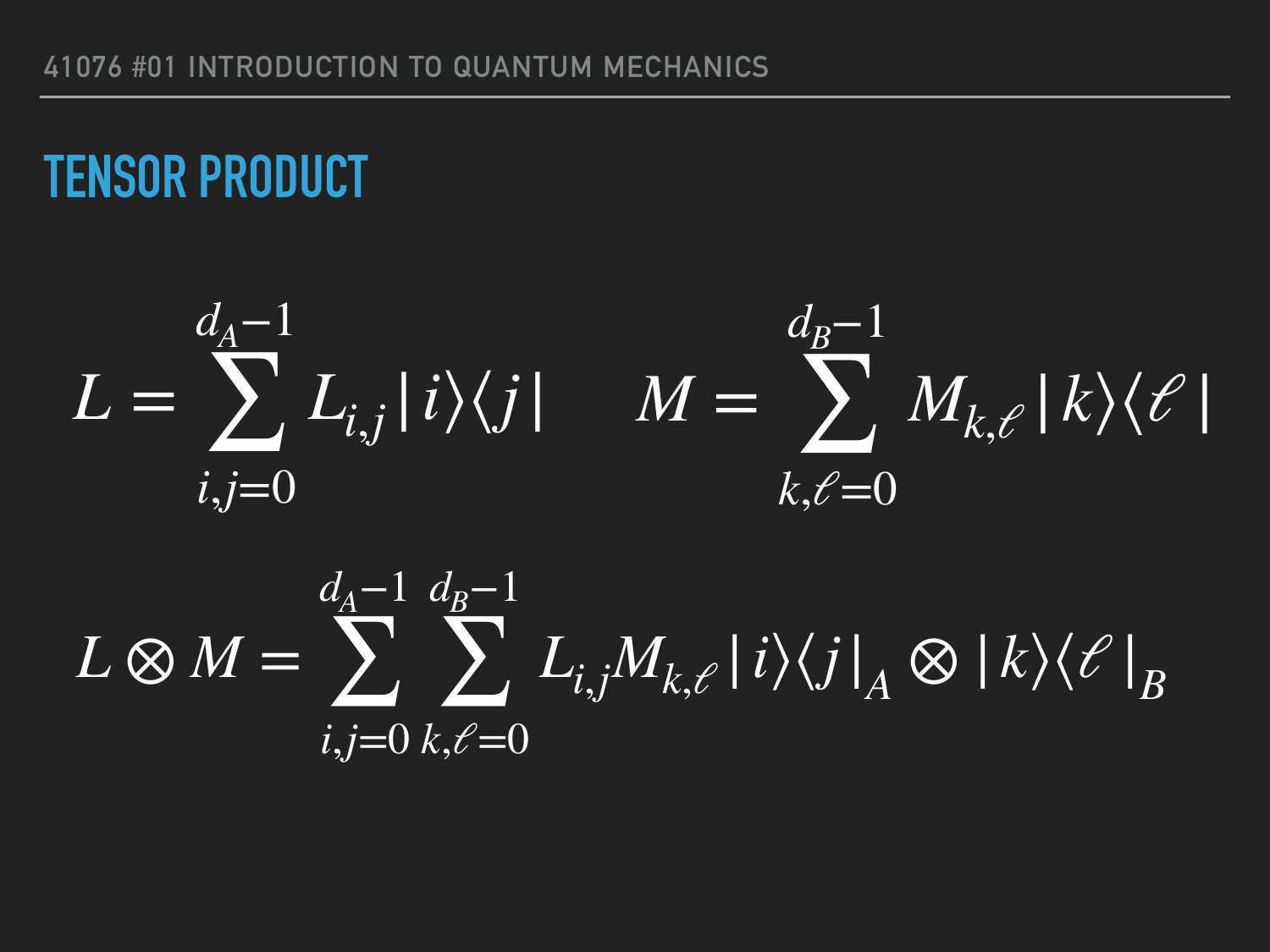### **PROPERTY OF TENSOR PRODUCT**

$$
1. (A_1 \otimes \cdots \otimes A_k)(B_1 \otimes \cdots \otimes B_k) = (A_1 B_1 \otimes \cdots \otimes A_k B_k)
$$

$$
2. (A_1 \otimes \cdots \otimes A_k)^{-1} = (A_1^{-1} \otimes \cdots \otimes A_k^{-1})
$$

3. 
$$
(A_1 \otimes \cdots \otimes A_k)^{\dagger} = (A_1^{\dagger} \otimes \cdots \otimes A_k^{\dagger})
$$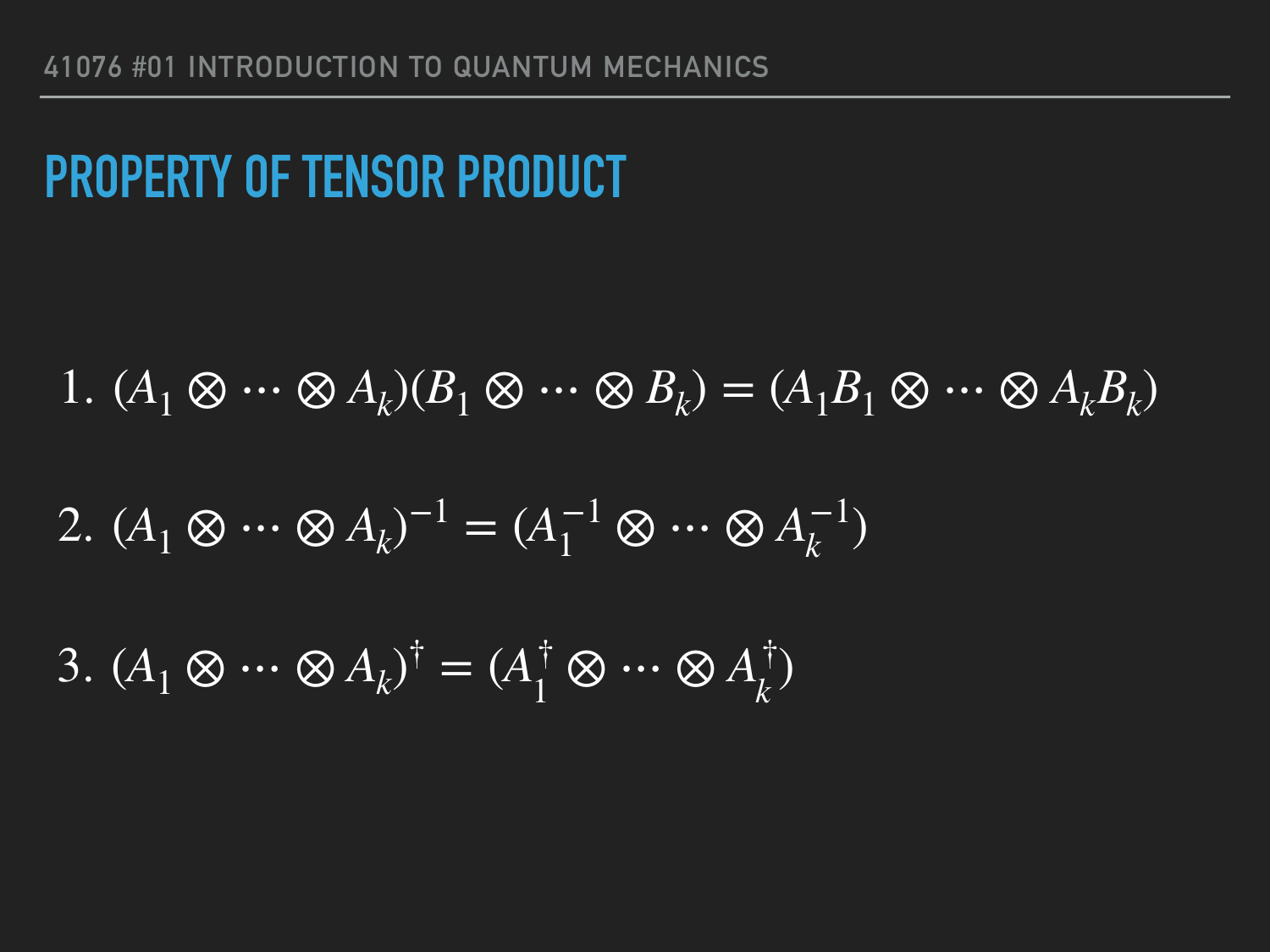

# $Tr : \mathscr{L}(\mathscr{H}) \rightarrow \mathbb{C}$  $\text{Tr}|j\rangle\langle k| = \langle k|j\rangle = \delta_{j,k}$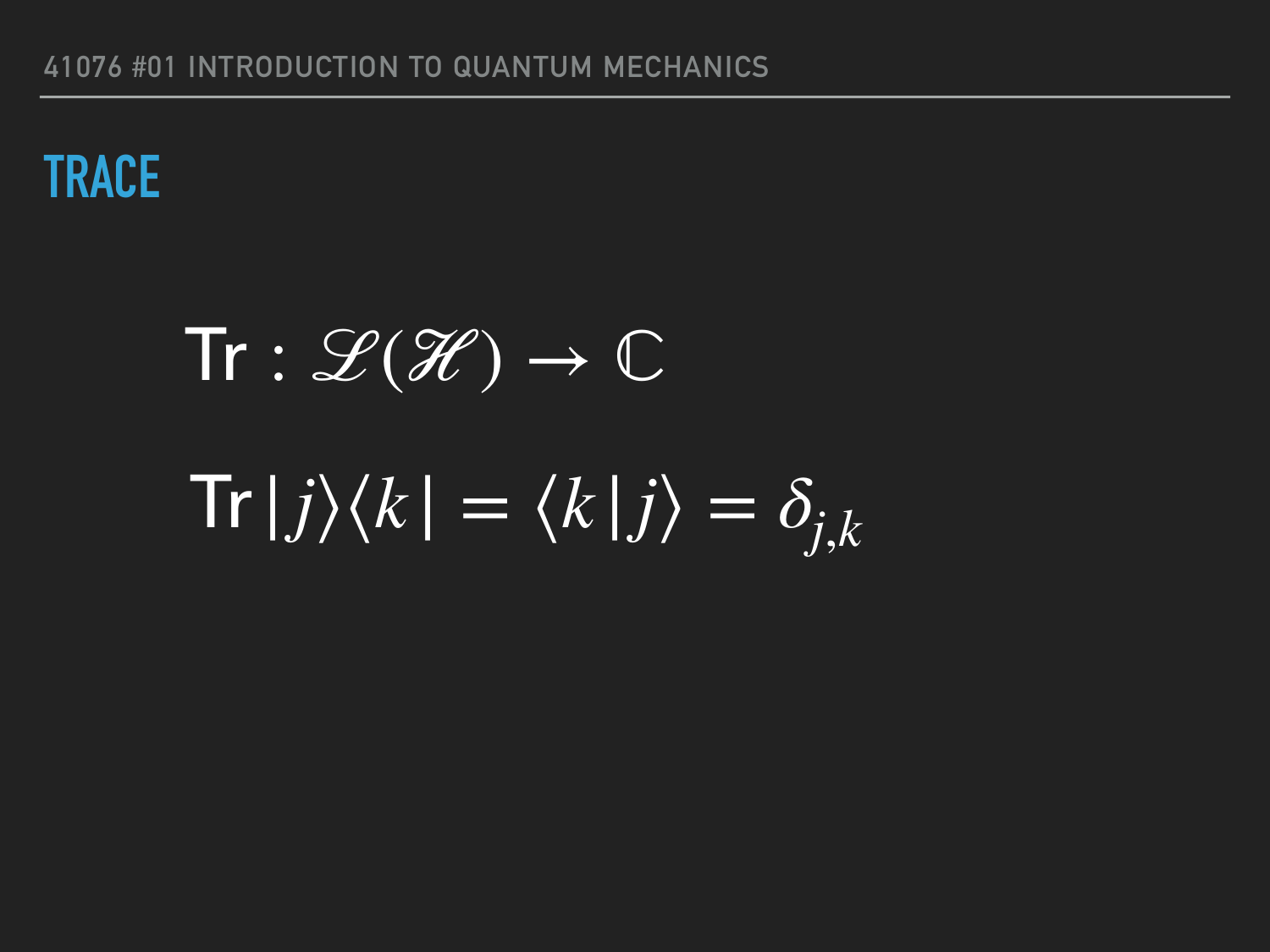**TRACE**  $\text{Tr } L = \text{Tr } \sum_{i,j} L_{i,j} |i\rangle\langle j|$ *i*,*j*  $=$   $\sum L_{i,j}$ Tr |*i* $\rangle\langle j|$ *i*,*j*  $=$   $\sum \langle i | L | j \rangle \langle j | i \rangle$ *i*,*j*  $=$   $\sum \langle i | L | i \rangle$ *i*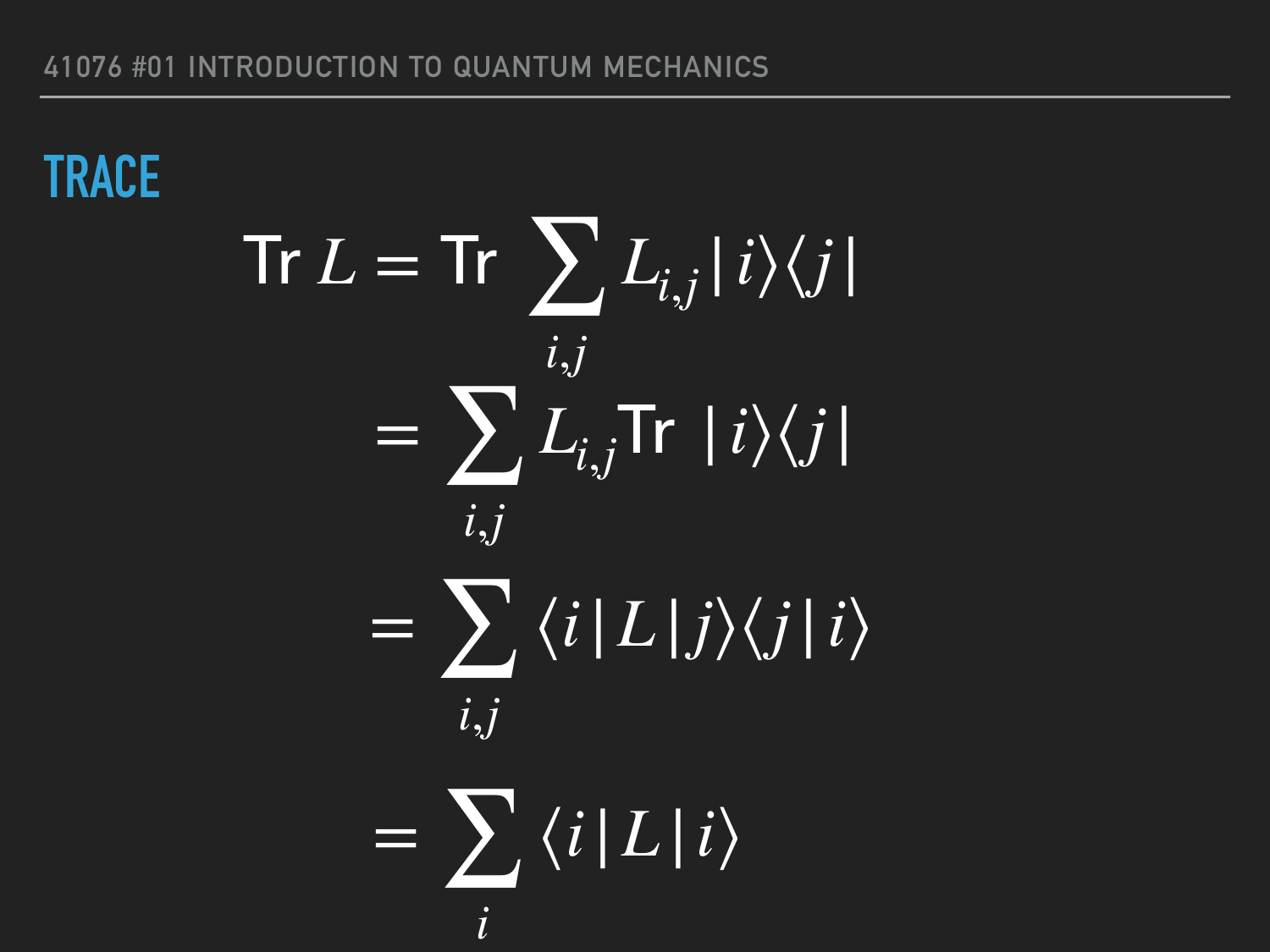### **PARTIAL TRACE**

$$
\mathrm{Tr}_A: \mathscr{L}(\mathscr{H}_{AB}) \to \mathscr{L}(\mathscr{H}_B)
$$

#### $\text{Tr}_A\ket{i}\!\bra{j}_A\otimes\ket{k}\!\bra{\ell}_B$  $=\langle i|j\rangle |k\rangle\langle l'|$ *B*